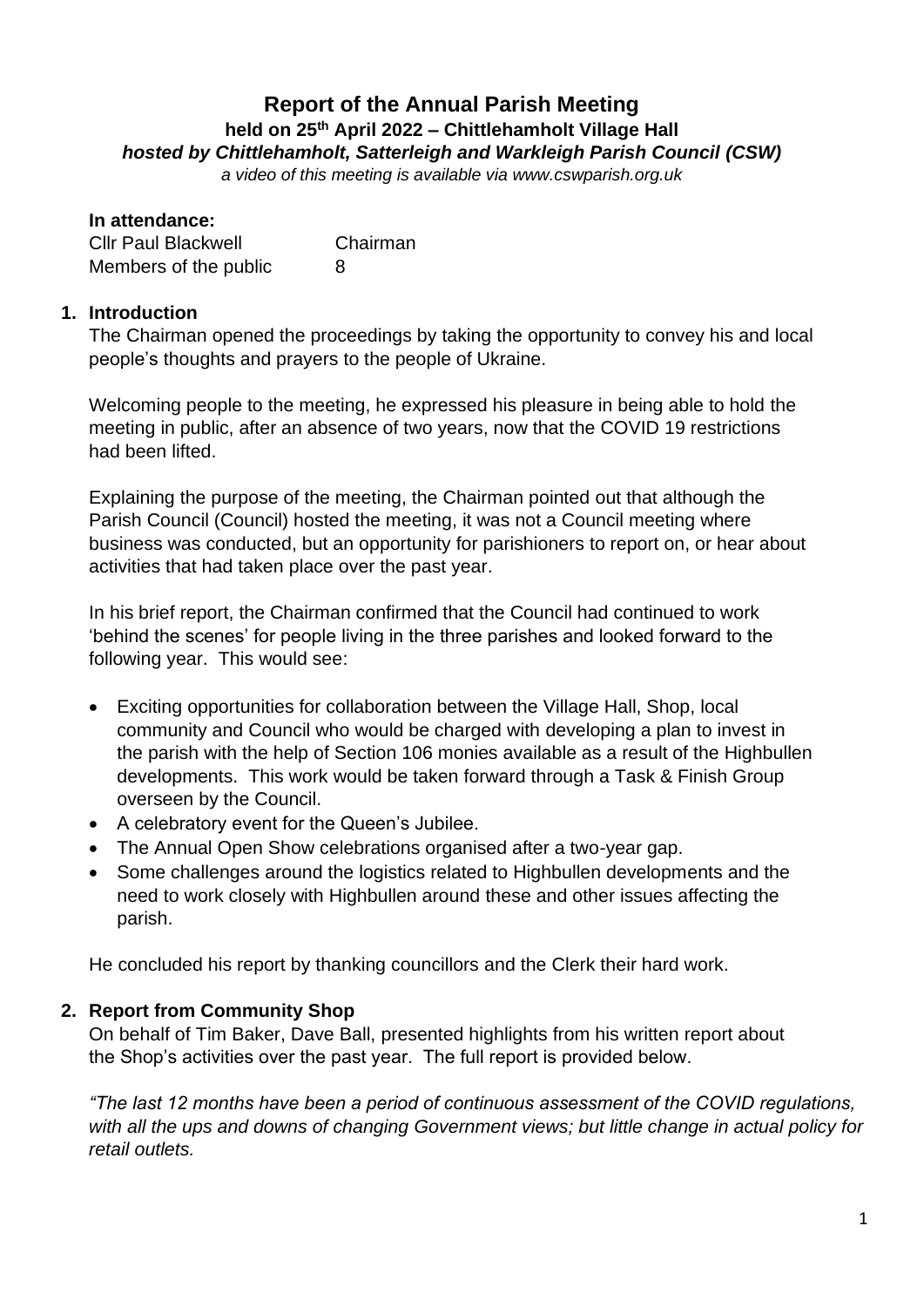*During May 2021 we thought that the easing of restrictions, which allowed holiday makers to stay in hotels and eat and drink inside our public houses, would help us re-open. Although we saw increasing levels of visitors in the village and Shop we were still in the position that we continued social distancing by not allowing customers inside the Shop as per during lockdowns.* 

*We also had the disappointment of a break-in and significant damage to the Shop by ripping all the power and alarm control electrics from the wall along with the Internet line. However, Committee members made the necessary emergency repairs to allow the Shop to function. The shop was open for business as usual by lunchtime.* 

*Although holiday makers arrived back in the village in June, the June and then July 'deadlines' for removing COVID restrictions came and went. The Shop continued to operate right through the Summer into the Autumn in a 'volunteer service' mode and we were well served with new recruits to the volunteer team.*

*Our annual meeting was held in November, for the second year by Zoom. This proved to be more successful than our 'physical' AGMs and allowed more shareholders to attend.*

*Christmas came and the annual draw was well supported with the winner having spent a sizeable chunk of the winnings just before his ticket was drawn – some people have all the luck!*

*With the arrival of COVID Omicron, the Shop Committee came to the conclusion that the COVID restrictions on retail shops were here to stay and that to enable the Shop to re-open for customers we had to invest significantly in the future.* 

*So, in Jan 2022, Committee members installed an automated air ventilation system so that the Shop interior met the requirements for air changes directed by the Health and Safety Executive and that enabled the Shop to re-open to customers in February.* 

*We celebrated this event with a short ceremony where Ron Thorne, our President, cut the ribbon to 're-open' the Shop.* 

*Unfortunately, shortly after re-opening, we started to see the effects of the general price increases in the economy.* We use many smaller, high-quality local suppliers who have little *option but to pass on their cost increases and we continue to try to minimise the impact on customers.* 

*However, that said, it was very rewarding to see the village coming back to browse for purchases in the Shop and continue to support us. The Shop is now back to operating as normal, save for the request that customers wear masks.*

*The Easter 2022 weekend was busier than usual, being open on both Bank Holiday mornings and supplying four dozen, freshly baked hot cross buns on Good Friday! An 'ostrich' sized Easter Egg was won by a parishioner, who generously donated it to the Children's Hospice South West.* 

*The Shop continues to invest in new suppliers and products, including our 'Own Label' ranges and we are looking to continue to build on our success into the future."*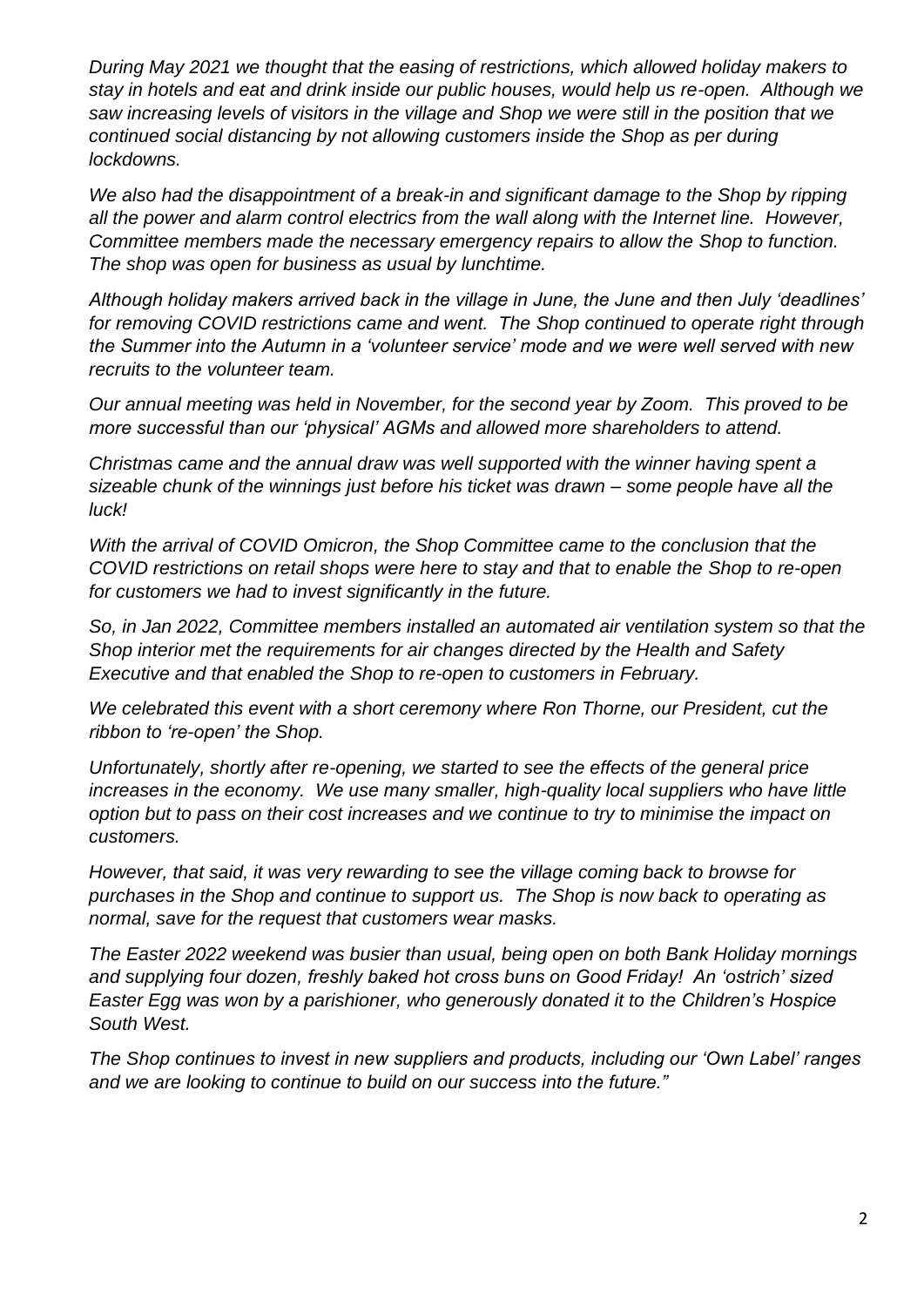### **3. Report from Village Hall**

Spence Seaman, Chairman for the Village Hall presented his report which covered a two-year period which saw the Hall 'close its doors' in March 2020, days before the annual quiz night and had seen very few significant bookings since despite re-opening in late 2021. Spence Seaman provided a written report in advance of the meeting which is reproduced below.

*"Clearly, we are merging from 2 very difficult years.* 

*Regular bookings have re-started with the bowls club and gardening club being strong and vital sources of support for the Hall. Clearly what we need is to secure more and more bookings as part of re-energising the Hall.*

*We have seen interest from other parties for specialist uses on a smaller scale using the committee room for one-to-one teaching and alike, but large bookings still evade us.*

*Just before lockdown we were very fortunate in managing to get the entire Hall better insulated via a very kind offer of support from Alison & Steve's son's insulation business who agreed to install all works at cost price. That should now open up many opportunities for grants to support a major upgrade of the heating system in due course.*

*Some income during the period include:*

- *Shop income £500.*
- *Donations via the bowls club approx. £500.*
- *COVID grant £10,000 (we secured one of two COVID grants as we decided not to re-open between the first 2 lockdowns which subsequently precluded us from applying for the second grant).*

*Some headlines from our expenses coving the same period include:* 

- *Insurance/electricity/water approx. £2000.*
- *Loft insulation (as above) £450 and*
- *licences £180.*

*Our capital account for the current year shows an opening balance of £24,385, closing balance £31,367. This was comprised: COIF account £4,757, current account £14,584, Bond £12,000 and cash in hand of £26.*

*Looking ahead and largely in response to these challenges, we are hoping to obtain views, ideas and offers of support via tonight's AGM and subsequent meeting. There is a lot more to do; the toilets need a complete refurbishment; the heating system requires upgrading to a more efficient system with lower running costs and carbon footprint and the outside of the Hall requires decorating/painting.*

*The fact that Highbullen has secured its planning permission and now started work means that there is a substantial sum of money (approx. £80,000) for use on village projects via the Section106 contribution imposed by NDC. We need to ensure we secure the maximum benefit from that opportunity via either direct or match funding to really put the Hall on a more sustainable footing for the future. With better facilities and*